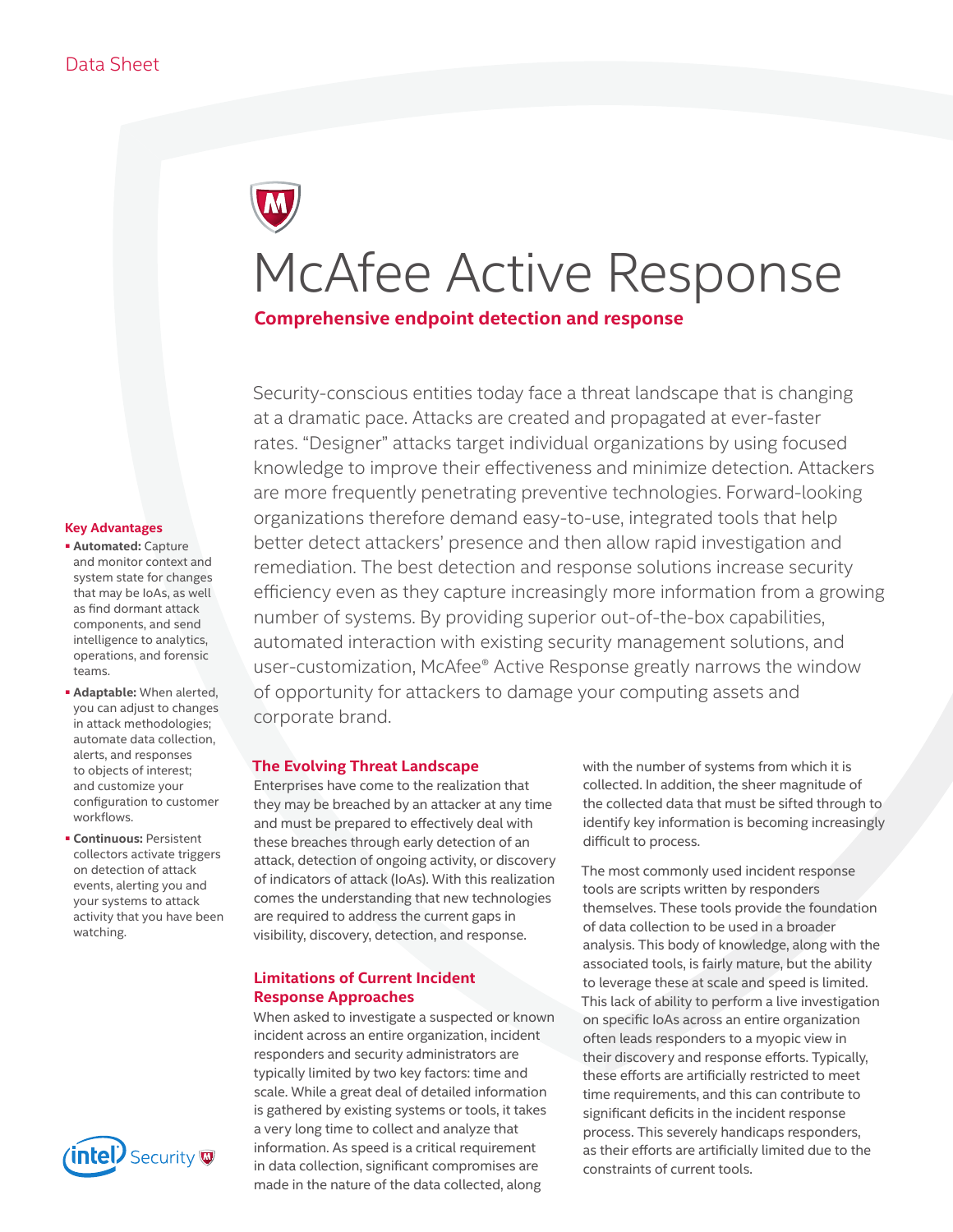# Data Sheet

#### **System Requirements**

#### **Minimum hardware requirements**

The server can be installed on a virtual machine if necessary. The minimum recommended hardware requirements for the McAfee Active Response server are as follows:

- 4 Intel® Xeon® CPU X5675, 3.07 GHz
- 8 GB RAM
- 120 GB solid state disk

#### **Required service infrastructure**

- McAfee® ePolicy Orchestrator® (McAfee ePO™) 5.1.1 or later
- McAfee Agent 5.0 extension or later
- McAfee Data Exchange Layer 2.0.0.405 broker or later

#### **Supported web browsers**

- Internet Explorer 9 or later
- Chrome 17 or later
- Firefox 10.0 or later

#### **Required client infrastructure**

- McAfee Agent 5.0.0.2710 or later for Linux endpoints
- McAfee Agent 5.0.0.2610 or later for Microsoft Windows endpoints
- McAfee Data Exchange Layer 2.0.0.405 clients or later on all managed

### **Comprehensive Endpoint Detection and Response**

McAfee Active Response delivers continuous detection of and response to advanced security threats to help security practitioners monitor security posture, improve threat detection, and expand incident response capabilities through forward-looking discovery, detailed analysis, forensic investigation, comprehensive reporting, and prioritized alerts and actions. Optimized to meet stringent endpoint detection and response (EDR) criteria, McAfee Active Response uses predefined and user-customizable collectors to search deeply across all systems to find IoAs that are not only present via running processes, but also may be lying dormant or may even have been deleted. Further, McAfee Active Response enables users to not only search for an IoA in the present, but also to alert

and act in accordance with security objectives via triggers that give instructions should the IoA ever occur in the future.

McAfee Active Response is proof of the effectiveness of Intel Security's integrated security architecture, which is designed to resolve more threats, faster, with fewer resources in a more complex world. McAfee Active Response gives you continuous visibility and powerful insights into your endpoints so you can identify breaches faster. And it provides you with the tools you need to correct issues faster and in the way that makes the most sense for your business. All of this power is managed via McAfee® ePolicy Orchestrator® (McAfee ePO™) software leveraging McAfee Data Exchange Layer—this provides unified scalability and extensibility without the need for incremental staff to administer the product.

| <b><i><u>Usefama Sedicio</u></i></b><br><b>Active Response Search</b> |                                                                                                                |                                                      | Hens # 1 Tradition to the Summ Tree / Atten Engines Search 11 Active Beaution Cennig / Active Beaution Search as Chine Banches Catalog 2 Three Enertials | <b>U. McAlles</b><br>$\Omega$<br>3 Aug 120 E |
|-----------------------------------------------------------------------|----------------------------------------------------------------------------------------------------------------|------------------------------------------------------|----------------------------------------------------------------------------------------------------------------------------------------------------------|----------------------------------------------|
| <b>North</b>                                                          |                                                                                                                |                                                      |                                                                                                                                                          |                                              |
|                                                                       |                                                                                                                | If They search is OX and you can assume a right one. |                                                                                                                                                          |                                              |
|                                                                       | Bustness becomes out filles will, need, fullfusees, where filles new youtto with "houstin"<br><b>Based for</b> |                                                      |                                                                                                                                                          | <b>Game</b>                                  |
| <b>PERSON</b>                                                         | Audio 1977                                                                                                     |                                                      |                                                                                                                                                          |                                              |
| <b><i><u>Basilepoint</u></i></b>                                      | mulli                                                                                                          | <b>SAMM</b>                                          | full name                                                                                                                                                | smeet.                                       |
| 4007-004                                                              | 104881099954CK99879386HSD21C79A3                                                                               | <b>BUNFORE JE</b>                                    | Elifregram Mas (sitt)/Commun Plas/Adobe/AL/ 1                                                                                                            |                                              |
| WON'T ONLY.                                                           | 10AB01HHHACAHUYA38MASCLL(75K3)                                                                                 | Avultitus at                                         | EV/Program Files Exhibit Common Files/Adobe/Jo., 1                                                                                                       |                                              |
| WDF-012                                                               | B4F3+B6C33D4362+0188846A3CX30264                                                                               | <b>NUMBER</b>                                        | C//Wridow/distaller/allate/Carlie E/Renage/Ld                                                                                                            |                                              |
| WDUT-002                                                              | 124881209935HCAU9979388H2G21C7943                                                                              | <b><i>RUMONA BL</i></b>                              | E//Program Files (x86) (Common Files/Adobe/Jo., 11                                                                                                       |                                              |
| WOUT-\$54                                                             | EAFUMERCEES-USUAINERSHEADCREDULA                                                                               | Analitis di                                          | Ciminava instalarizi echiamatimusquelis.                                                                                                                 |                                              |
| WDCF-803                                                              | BRYZIELBOGENBEGPSiCCEOKLASBC764                                                                                | <b>AnuffOE dE</b>                                    | E/ Program New (vita)/Commun New/Adulus/Ac.                                                                                                              |                                              |
| won-and                                                               | BSFE2018000108C2P5ACC3D41938C764                                                                               | <b>Acrestor JR</b>                                   | C//Program Prise InthE/Common PriestAdobetAc. 1                                                                                                          |                                              |
| Wilter dow                                                            | BERSEINDORMEGPSHOODSRININGTHA                                                                                  | <b>Aired Off JRT</b>                                 | E/Uvegram Max (uSE)/Common Was/Adube/Ac.                                                                                                                 |                                              |
| <b>WOMP-BEE</b>                                                       | AAFDABBC33D43B2A8HBBBAEA3CR3D24A                                                                               | <b>Avvidor.dll</b>                                   | C/Window/2ndahar/aftastrCarhet/Managed-A., L                                                                                                             |                                              |

endpoints<br>**Figure 1.** McAfee Active Response search user interface.

. T